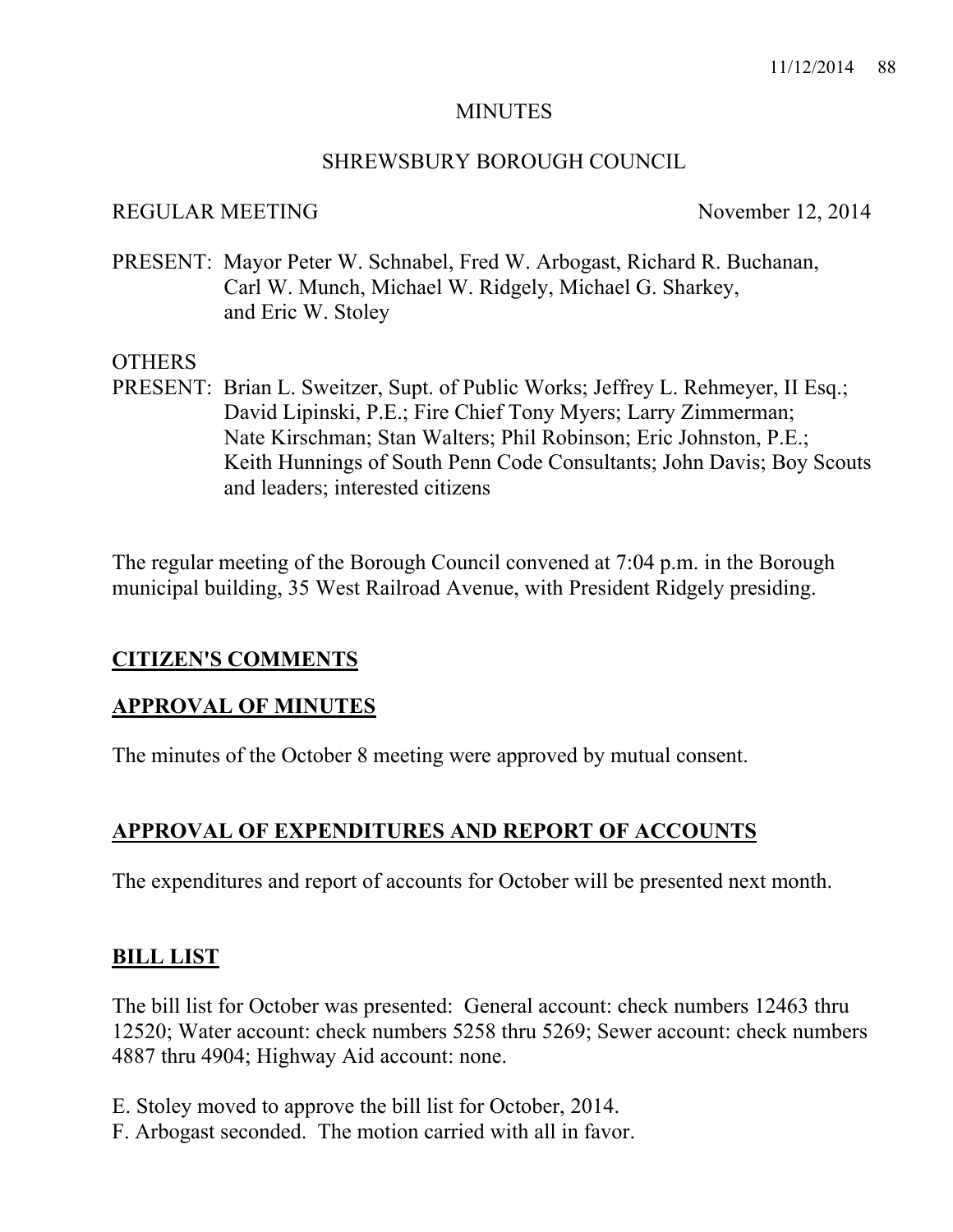# **APPROVAL OF PAYROLL REGISTER**

F. Arbogast moved to approve the October 13 and 27 payroll registers. M. Sharkey and E. Stoley seconded. The motion carried with all in favor.

# **SUBDIVISION & LAND DEVELOPMENT**

## AutoZone Driveway/Grading

Two months ago, Daniel Thornton, P.E., of TRG, was present with a proposed driveway HOP plan. The applicant was asked to move the driveway further to the west so the leftturn lane would not be shortened. As a result of moving the driveway further west about 82 feet, the applicant is proposing to raise the grade another four feet for a total of ten feet from the original grade. The sides of the lot nearest Route 851 would be even with the adjoining property owners and then a retaining wall would start about half way back with a four to five foot retaining wall all the way across in the rear. The proposed AutoZone store would be another 15 feet in height which abuts a residential neighborhood. The applicant was told on more than one occasion that the prior grading plan showing six feet was all the further they could go. The proposed Autozone store is now the parcel on the left with a lower-impact, smaller store proposed for the right side of the parcel. That store would use a minimum use driveway across the lot on the left. Autozone requires a certain footprint for each store and the applicant was asked why it pursued this parcel given the physical circumstances (slope of the lot and turning lane) and zoning requirements. The two parcels to the west have successful businesses that did not require building up the grade.

E. Stoley moved to disapprove the grading plan presented this evening. There was further discussion. Council does not want a right turn only. Council also felt that if this parcel is allowed a grade increase, the lot next door could ask for the same relief. The applicant argued that the lot can't be used effectively without raising the grade.

R. Buchanan seconded E. Stoley's motion to disapprove the grading plan. There was no vote but the applicant was asked to work with the Borough's engineer and come back with a plan making the grade as low as they can and increasing the driveway grade and decreasing the wall. The residents on Westview Drive will be invited to the meeting.

E. Stoley moved to postpone the vote until next month.

R. Buchanan seconded. The motion carried with all in favor.

**Codes Enforcement** – Keith Hunnings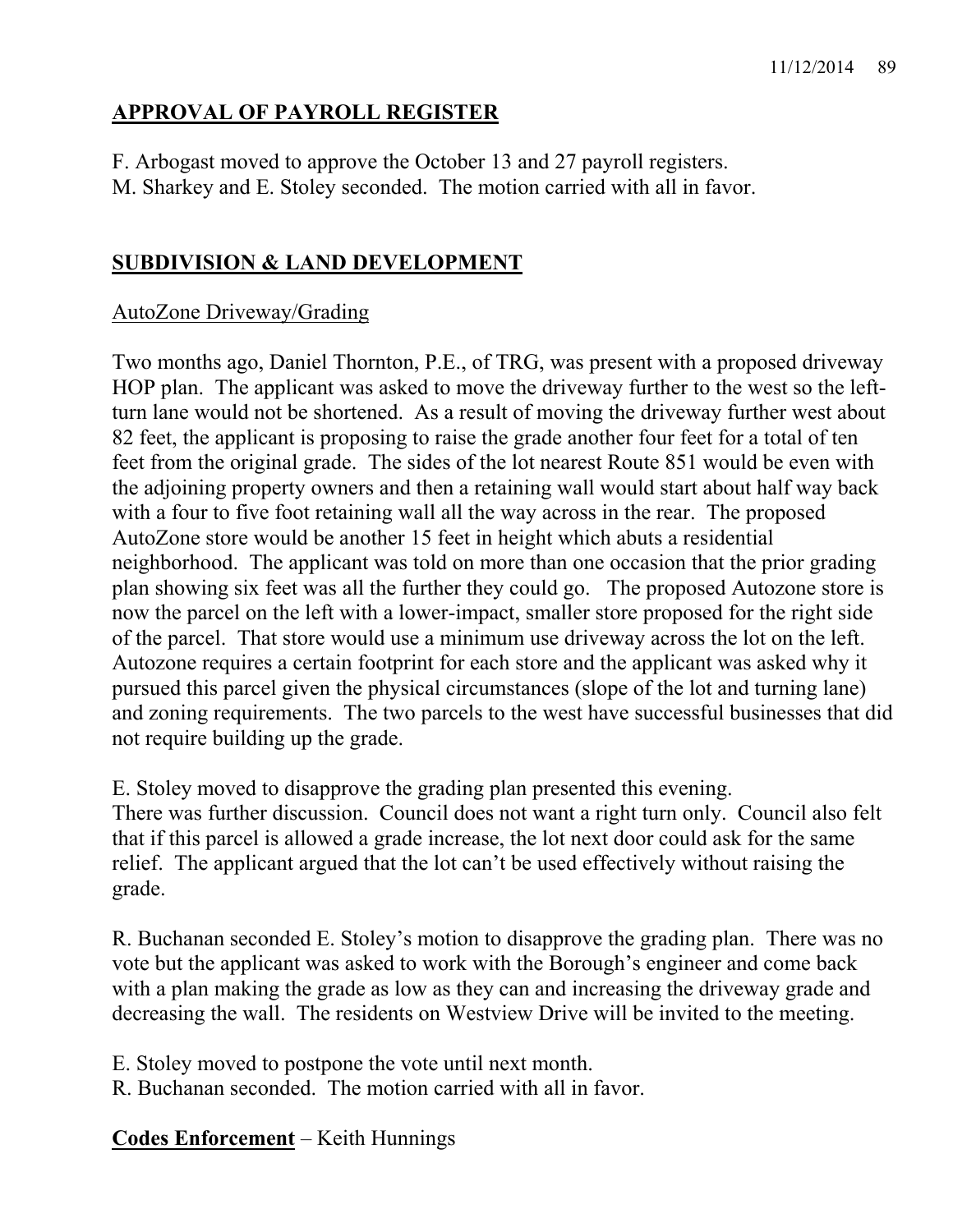Three permits were issued in October. Keith is still hearing about ATVs riding on the McCleary property along Plank Road from a resident of Brookview Lane. The property owner is not complaining about the ATVs. The resident is also complaining about a car alarm and allegations of oil being changed and dumped into a storm drain. Keith asked the resident to supply pictures but none have been received.

## Penn Mar Recycling

The zoning hearing was held in October and the Borough will not be responding to the applicant's Memorandum of Law. The decision will be announced on December 11.

## **Southern Regional Police Department** – R. Buchanan

There was no police report for October. The administrative assistant has retired and two part-time employees will be hired. An officer has resigned and two officers will be hired. Glen Rock Borough has given notice that it does not want its share of the budget to go beyond \$250,000.00.

# **Water & Sewer** – R. Buchanan

### Budget

Buck reported the water budget is in balance but the sewer rates may need to be increased in order to build up capital reserves.

### Deer Creek Pump Seal Issue

The Public Works Department developed a problem with the sewer pump seal at the Deer Creek sewer pump station. The pump seal was stuck together like an adhesive was dumped into the system. Letters were sent to all customers of the Deer Creek Pump Station alerting them to call 911 if they see suspicious activity. A business in Chestnut Commerce pumps out a gel-like material into the sewer monthly or quarterly depending on production. The material was sampled and meets all requirements of the 1996-4 discharge ordinance. Samples were taken from another business in the same area and the lab results should be received soon. Eng. Lipinski stated he mentioned this to Gloria McCleary, who is an environmental engineer.

### Tolna Junction Sewer Line Replacement

The sewer line replacement at Windy Hill Road and Tolna Junction Lane began on October 6. The work is being done parallel to the railroad tracks and a meeting was held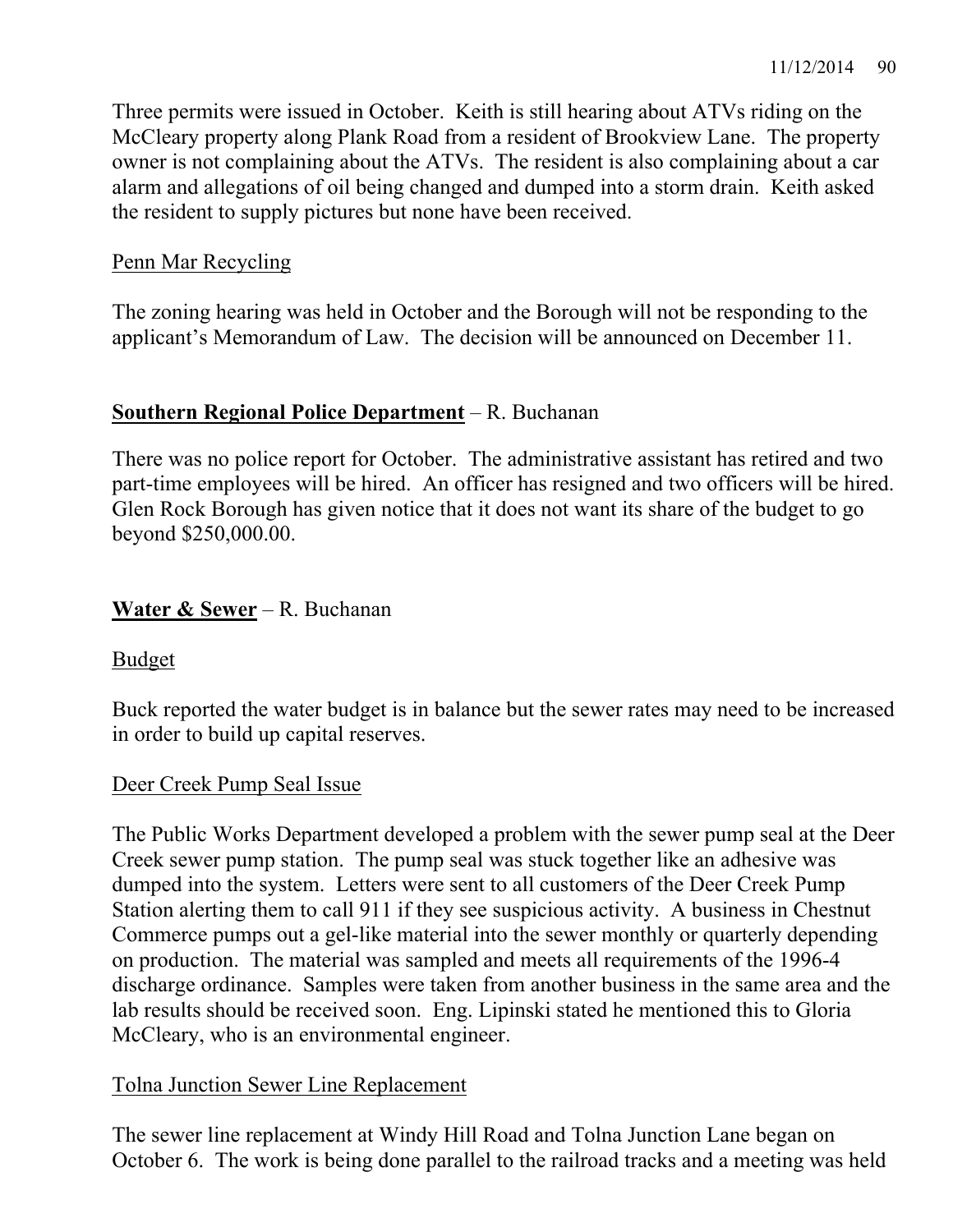with the President of the Stewartstown Railroad prior to the work starting. After the project started, Omega Rail Management became involved and stated that under the License Agreement, certain procedures should have been followed. James R. Holley & Associates completed the application required under the license agreement. The work is finished but there were change orders totaling \$37,000.00 that will be disputed. The base bid amount was \$51,400.00. The Borough's share of this is 2.6% or \$1,336.40.

E. Stoley moved to pay DeTraglia Excavating 2.6% pending approval by the Municipal Authority of its share of the invoice.

R. Buchanan seconded. The motion carried with all in favor.

## Point of Water Connection Heathcote Glen II, Phase III

Phil Robinson was present to ask permission to install a four inch water tap on the east side of Ascot Drive (in the Borough) since the large meter pit is no longer necessary that was going to be placed on another lot where the corner was located in the Borough. Permission was granted to make the water tap on the east side of Ascot Drive where the water main runs. Each lot will have its own meter and shut off valve.

# **Public Roads & Lighting** – Michael G. Sharkey

# Mount Airy Road Shopping Center

As stated last month, there seem to be more traffic flow problems with motorists trying to make a U-turn in front of the shopping center. The traffic engineer with Pennoni Associates reviewed the right-turn only enforcement problem with the intersection and his report was included with the packets. A recommendation is to switch out the existing orange delineators with the correct white delineators, install additional white delineators in the median to the north, and to change some existing signage and add new signage. Supt. Sweitzer submitted the proposal to Gary Tipton, our PennDOT representative, to ask permission to make the changes. M. Sharkey stated it appears that the Giant food store employees park behind the shopping center so any diversion should probably be made in the front of the stores.

### Woodland Drive Drainage Issue

9 Woodland Drive is still experiencing problems with runoff from the neighboring no-till farm field. A letter will be sent to the farm land owner asking him to look at the situation and to ask what can be done to correct the problem.

Woodland Drive Paving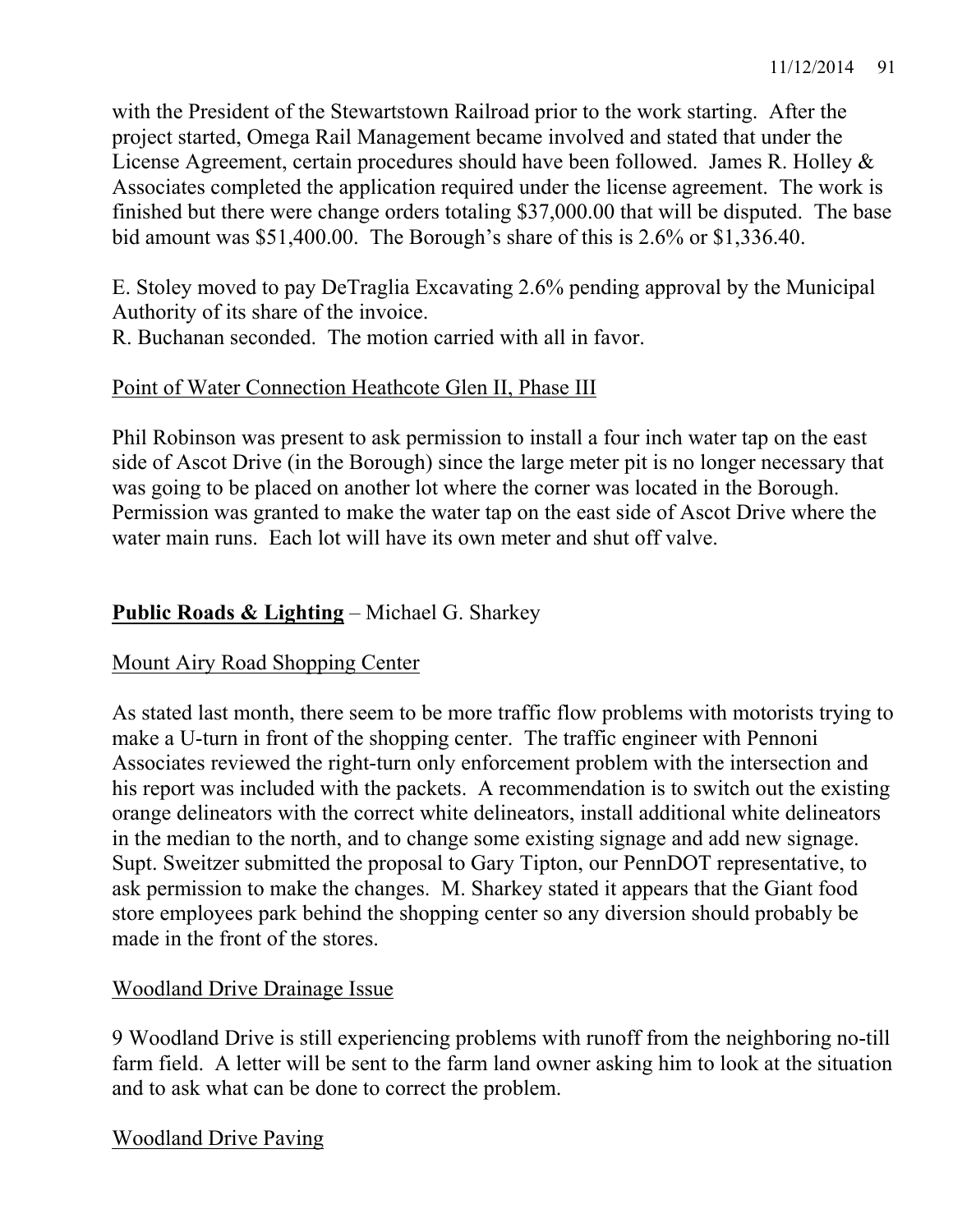Supt. Sweitzer measured the budgeted paving project and he does not believe much could get accomplished for \$100,000.00. The project would not cover half of Woodland Drive and should be held off until 2016.

## Speed Limit Signs

A revised memorandum was received from Sol. Rehmeyer regarding guidelines for placement of speed limit signs. Shorter streets do not need a study performed and Supt. Sweitzer was asked to place signs on these roads awhile.

## Extra Driver Snow Plow Agreement

M. Sharkey moved that President Ridgely be authorized to sign the Snow Plow Agreement.

E. Stoley seconded. The motion carried with all in favor.

# **Public Lands, Buildings and Finance** –

# **ENGINEER'S REPORT**

### Southern Farms Sanitary Sewer Lining

The work continues and Eng. Lipinski recommended the partial payment of \$67,964.04 for work done to date be paid. The Borough's portion is 46% or \$31,263.45.

E. Stoley moved to pay Video Pipe Services 46% of the partial invoice contingent on the Municipal Authority approving its share.

M. Sharkey seconded. The motion carried with all in favor.

# Messina Highlands

Eng. Lipinski stated that he and Supt. Sweitzer are working with the developer and their engineer to reach an acceptable conclusion. The Municipal Authority has applied conditions to the project as part of the issuance of the sewage permit. Work is proceeding and Supt. Sweitzer is inspecting.

### Johnson Controls

The company is moving forward as they want to break ground by the end of the year. The NPDES permit was submitted to DEP and there are over 90 comments.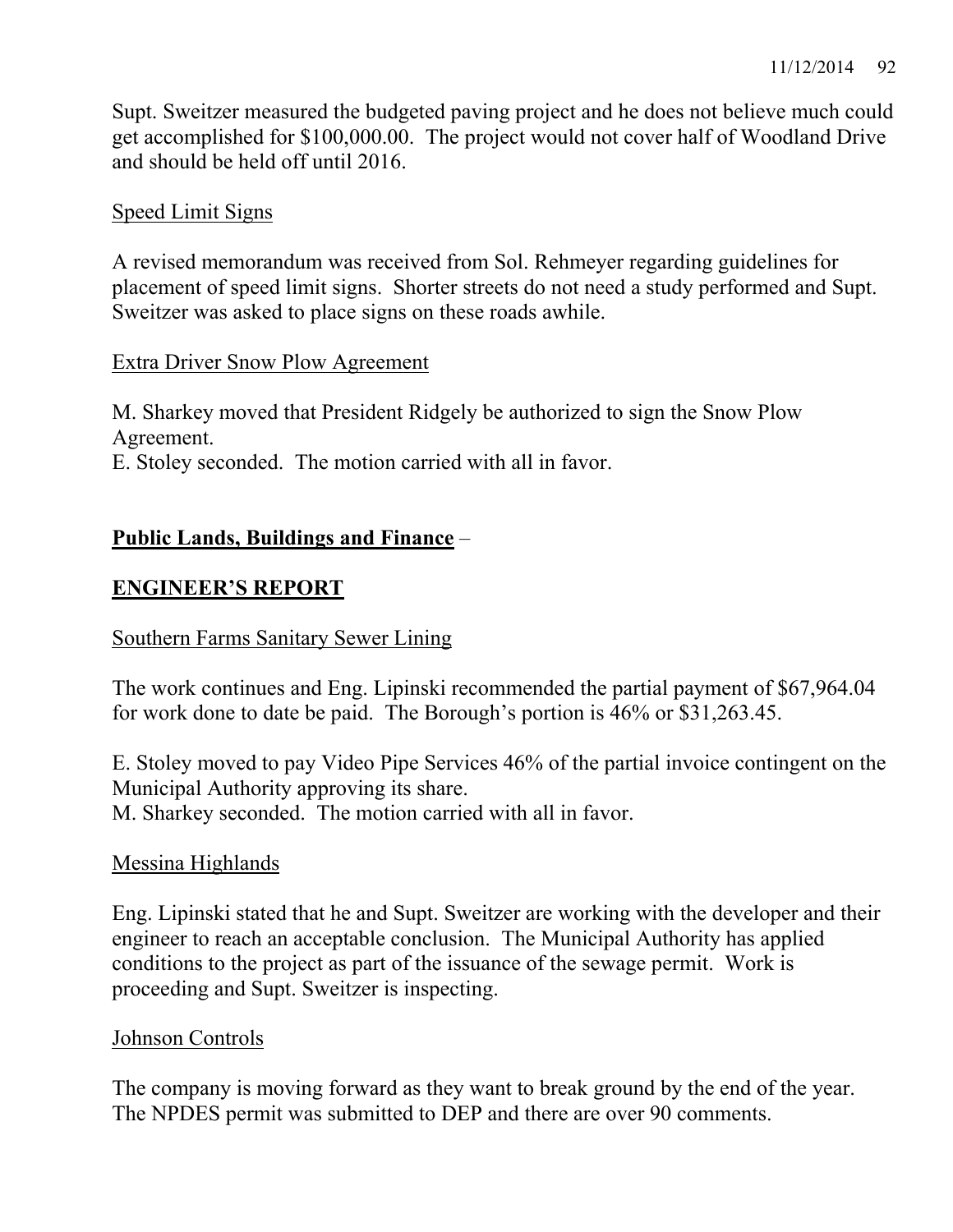# **SOLICITOR'S REPORT**

## Defined Benefit Plan Policy

A sample Defined Benefit Plan Policy was given to Sol. Rehmeyer that was provided by the Borough's investment advisor. Additional language was added to further define the purposes of the Investment Policy Statement.

### PennDOT Pipe Replacement

Sol. Rehmeyer has been corresponding with PennDOT regarding the protection of the wells near I-83 during the replacement of the large stormwater pipe that is under I-83. PennDOT will provide a temporary construction easement and we will ensure that the Borough will be named in PennDOT's contract as an additional insured and that language be included requiring the contractor to develop a plan regarding the water facility.

#### Easement Agreement Self Storage, Onion Boulevard

Sol. Rehmeyer is in the process of finalizing the agreement.

#### Sewer Capacity

Sol. Rehmeyer sent a letter to the owner of the Stonebridge Business Park and provided notice of the Authority's excessive use of sewer capacity resolution and requested analysis of sewer EDU allocation. The owner of the Park asked that the capacity assigned to the multi-use building be allocated to the building at large, rather than the specific tenants. (No answer was given.) The owner also acknowledged that without additional capacity, certain properties within the park may not be able to be developed because they have no capacity allocated to them now.

#### York Water Company Agreement

The York Water Company filed the Agreement with the PUC and a Certificate of Filing was received with the original copy given to the Borough.

### **Public Safety, Welfare and Personnel** – Fred W. Arbogast

#### Annual EMA Report

Coordinator Stan Walters submitted his annual EMA report. Stan stated there is a need to appoint a new Deputy Coordinator and someone is interested in that position.